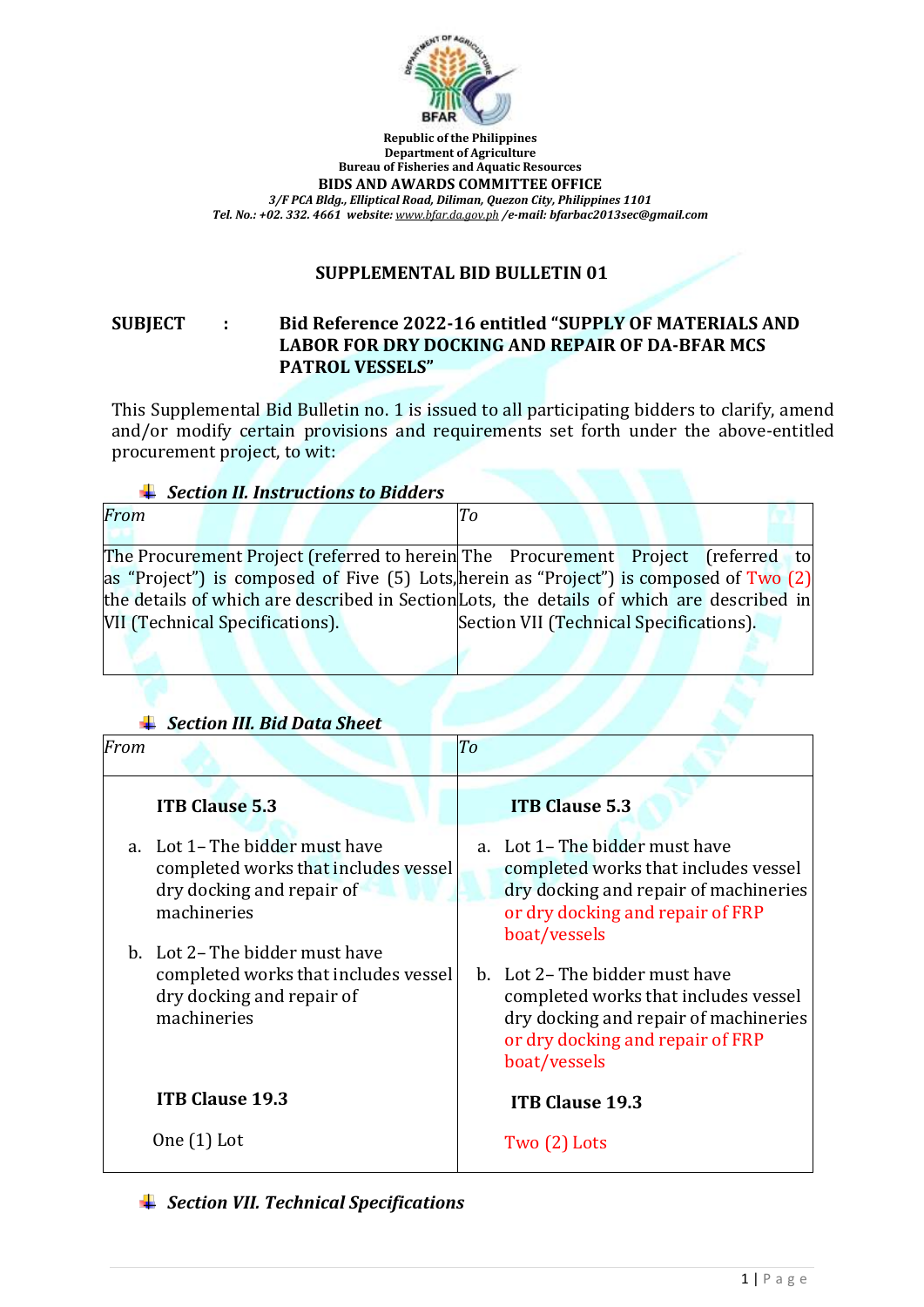| From                 |                                                                                                                                                                                                                                                                                                                                                                                                                                                                                                                                                                                                                                                                                                                                                | T <sub>o</sub>  |                                                                                                                                                                                                                                                                                                                                                                                                                                                                                                                                                                                                                                                                                                                                                                                                                                                                                         |  |  |
|----------------------|------------------------------------------------------------------------------------------------------------------------------------------------------------------------------------------------------------------------------------------------------------------------------------------------------------------------------------------------------------------------------------------------------------------------------------------------------------------------------------------------------------------------------------------------------------------------------------------------------------------------------------------------------------------------------------------------------------------------------------------------|-----------------|-----------------------------------------------------------------------------------------------------------------------------------------------------------------------------------------------------------------------------------------------------------------------------------------------------------------------------------------------------------------------------------------------------------------------------------------------------------------------------------------------------------------------------------------------------------------------------------------------------------------------------------------------------------------------------------------------------------------------------------------------------------------------------------------------------------------------------------------------------------------------------------------|--|--|
|                      | Lot 1 and Lot 2                                                                                                                                                                                                                                                                                                                                                                                                                                                                                                                                                                                                                                                                                                                                | Lot 1 and Lot 2 |                                                                                                                                                                                                                                                                                                                                                                                                                                                                                                                                                                                                                                                                                                                                                                                                                                                                                         |  |  |
| Note:                |                                                                                                                                                                                                                                                                                                                                                                                                                                                                                                                                                                                                                                                                                                                                                | Note:           |                                                                                                                                                                                                                                                                                                                                                                                                                                                                                                                                                                                                                                                                                                                                                                                                                                                                                         |  |  |
| 1.<br>2.<br>3.<br>4. | The shipyard must have International<br>Association of Classification Societies<br>(IACS) certified welders currently<br>employed and assigned in the ship<br>construction or ship repair projects.<br>ISO 9001: 2015 This registration is<br>subject to the company maintaining a<br>quality management system, to the<br>above standard.<br>ISO 4500:2018 This registration is<br>subject to the company, maintaining an<br>occupational health<br>and<br>safety<br>management system, to the above<br>standard.<br>Completion of delivery period will be<br>sixty (60) days.<br>Schedule of delivery: Within Forty-Five<br>(45) calendar days upon receipt of the<br>Notice to Proceed.<br>Place of delivery: Sangley point, Cavite<br>City | 1.<br>5.        | The<br>shipyard<br>must<br>have<br>International<br>Association<br>of<br>Classification<br>Societies<br>[IACS]<br>certified<br>welders<br>currently<br>employed and assigned in the ship<br>ship<br>construction<br><sub>or</sub><br>repair<br>projects.<br>2. ISO 9001: 2015 This registration is<br>the<br>subject<br>to<br>company<br>maintaining a quality management<br>system, to the above standard.<br>3. ISO 4500:2018 This registration is<br>the<br>subject to<br>company,<br>maintaining an occupational health<br>and safety management system, to<br>the above standard.<br>4. Completion of delivery period will<br>be sixty (60) days.<br>The shipyard must be Category 2<br>license from MARINA<br>Schedule of delivery: Within Forty-<br>Five (45) calendar days upon<br>receipt of the Notice to Proceed.<br>Place of delivery: Sangley point,<br><b>Cavite City</b> |  |  |
|                      |                                                                                                                                                                                                                                                                                                                                                                                                                                                                                                                                                                                                                                                                                                                                                |                 |                                                                                                                                                                                                                                                                                                                                                                                                                                                                                                                                                                                                                                                                                                                                                                                                                                                                                         |  |  |

### **Important Reminders**

- *The bidders are encouraged to consult this checklist before submitting their Bid Envelopes on the deadline for the submission and the receipt of Bids. However, this is by no means exclusive Bidders must still familiarize themselves with other bid requirements not otherwise included herein such as, but not limited to those in the TOR, Bid Bulletin, Pertinent GPPB guidelines, rules, etc.*
- *All Bidders must submit their bid envelopes in accordance with the Packing and sealing requirements as indicated in the ITB Clause No. 20. Also, please refer to the Instructional Diagram for ITB Clause Nos. 20.1 and 20.2: "Sealing and Marking of Bids" at the end of this Bidding Document.*
- *All documents shall be current and updated and any missing document in the above-mentioned Checklist is a ground for outright rejection of the bid.*
- *All Pages of the documents shall be signed/initialed by the bidder or by his/her*